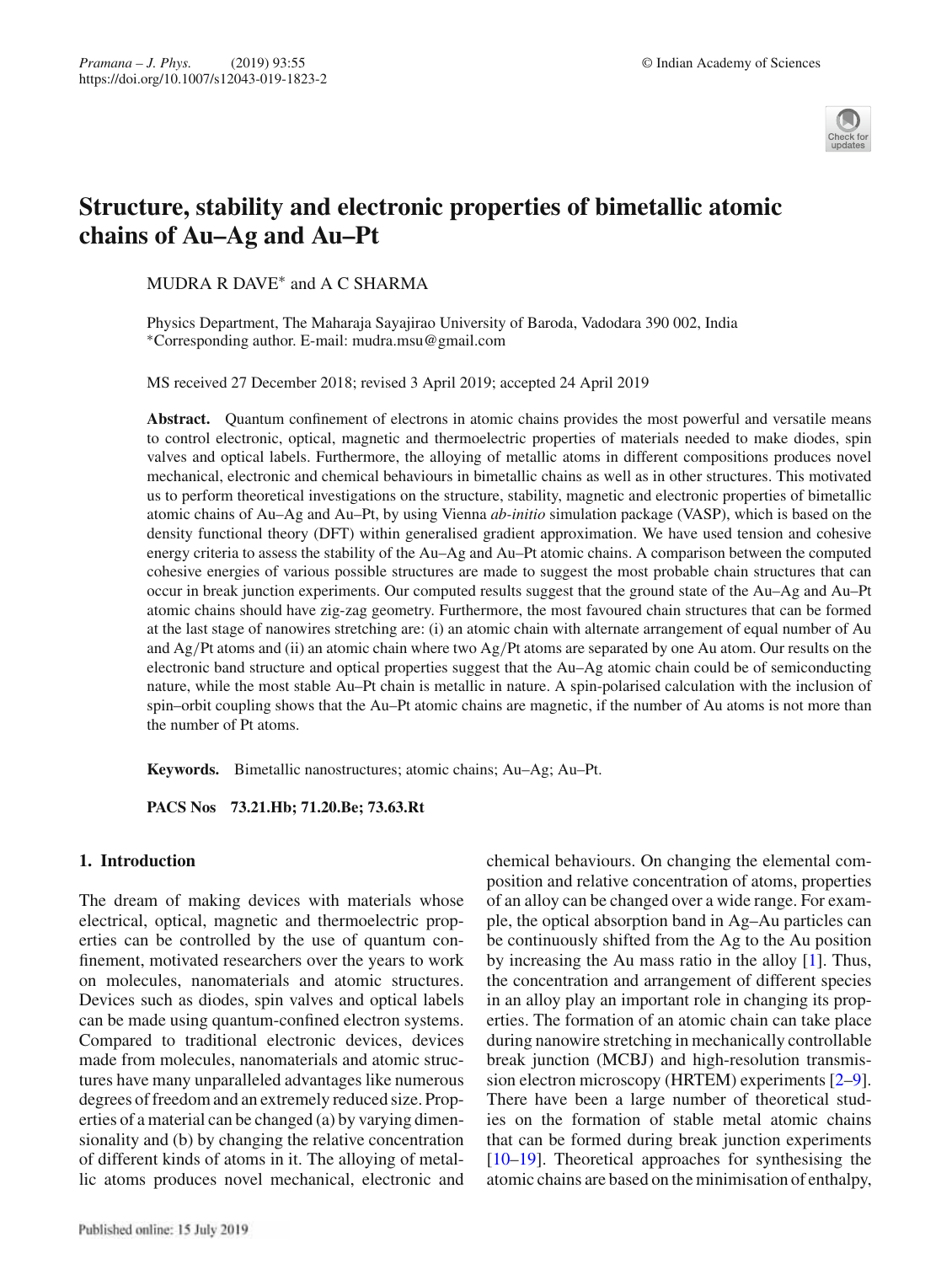cohesive energy and string tension [16–19]. It has been pointed out that the approach based on minimising the string tension is a better theoretical criterion to judge the stability of chains that can be formed during break junction experiments [16,17]. The prediction of chain formation based on tension criteria correlates well with the experimental observation in several cases [17,18].

There has been an intensive search for elements that can be used to form stable atomic chains [15,17,20,21]. Despite the initial reports that 3d and 4d row elements can be used to make atomic chains, unequivocal proof for the existence of stable atomic chains was found only for Au, Ag, Pt and Ir elements [17]. The strongest tendency for chain formation had been observed in Au and Pt atoms [17,22]. The most extensively and widely studied nanowires and linear atomic chains are those which are made of Au  $[6,11,14,16,23,24]$ . It is now well established that the tendency of chain formation is the strongest in Au atoms, compared to other metal atoms, and the Au-nanocontacts possess higher stability because of the low reactivity of Au atoms [17,22,25]. Although the formation of Ag-atomic chains has not been observed, stable chains of Au–Ag atoms have been realised experimentally [26]. The enhanced stability of Au–Ag alloy nanocontacts, compared to that of pure Au or Ag noncontacts, has been reported [13]. It has been found that the nanocontacts of the Au–Ag alloy are stable at larger atomic distances, which are breaking points for pure Au and Ag nanocontacts [13]. The experimental realisation of the Au–Ag bimetallic linear atomic chains [24] led to many theoretical investigations on the understanding of the mechanism and physical parameters (which are detrimental to chain formation), stability and the chemical composition of single atomic chains. Atomic chains were observed in experiments like the mechanical stretching of nanocontacts and break junction technique [13,18,19]. Such studies have established a correlation between the initial chemical composition of nanowires, atomic arrangement of single atomic chains in the final stage of stretching and direction of stretching [18,19]. There exist several experimental and theoretical studies on Au–Ag chains, and fewer studies were performed on Au–Pt chains [27,28]. Furthermore, the relative stability of the possible Au–Ag and Au–Pt chains has not been studied in the past. This motivated us to perform a study on relative stability to find the most probable bimetallic chains of Au–Ag and Au–Pt that can formed in MCBJ.

Past studies on bimetallic chains can broadly be divided into two categories: (i) chains which have an equal number of two types of atoms and (ii) chains which have an unequal number of two types of atoms, in a unit cell [18,19]. A majority of properties of atomic chains can be covered by these two types of chain structures. In view of this, we have chosen four possible structures: (a) type-A that has one Au and one Ag/Pt atom per unit cell, (b) type-B that has two Au and two Ag/Pt atoms per unit cell, (c) type-C that has two Au and one Ag/Pt atoms per unit cell and (d) type-D having one Au and two Ag/Pt atoms in a unit cell. Types A and B have an equal number of Au and Ag/Pt atoms in a unit cell, while types C and D consist of an unequal number of Au and Ag/Pt atoms in a unit cell.

The aim of our investigations is to find (i) possible stable chain structures and the most stable chain structures, (ii) structural parameters and (iii) electronic and magnetic properties of Au–Ag and Au–Pt bimetallic atomic chains that can be made with differing atomic arrangements. The four structures studied in this paper broadly represent two cases of uniformly and non-uniformly mixed bimetallic atoms. Such choice of atomic arrangements in the unit cell covers three major possible mixing in a bimetallic structure, which are evenly mixed, Au enhanced and Ag (or Pt) enhanced alloy chains. The paper is divided into four sections. Details of the computational methods used to perform our investigations are reported in §2. The obtained results are discussed in §3 and our results are summarised in §4.

#### **2. Computational details**

We have used a free-standing infinite chain model for computing our results. For computing chain structures, we have chosen a three-dimensional tetragonal unit cell having a chain along the *z*-axis and a large vacuum of 20 Å along the *x*- and *y*-directions, to separate the chain from periodic images and interaction. The accurate frozen-core full-potential projector augmented-wave (PAW) [29] method, based on the density functional theory implemented using the Vienna *ab-initio* simulation package (VASP) [30,31], is used to obtain the results reported in this paper. The generalised gradient approximation (GGA), for the exchange-correlation functional, has been applied to the Perdew–Burke–Ernzerhof (PBE) functional [32]. Brillouin zone sampling is done using a plane-wave basis set and the Monkhorst–Pack [33] scheme that uses  $1 \times 1 \times 40$  in the full Brillouin zone with Gaussian smearing having a 0.01 smearing parameter. A 450 eV kinetic energy cut-off is used for computing the results which are sufficiently high to eliminate the discontinuity in convergence due to the finite points and different sizes of the unit cells [34]. This choice of the *k*-point mesh and cut-off energy provides us a total energy convergence within 1 meV.

The minimum energy configuration of each atomic chain was determined by simultaneously optimising the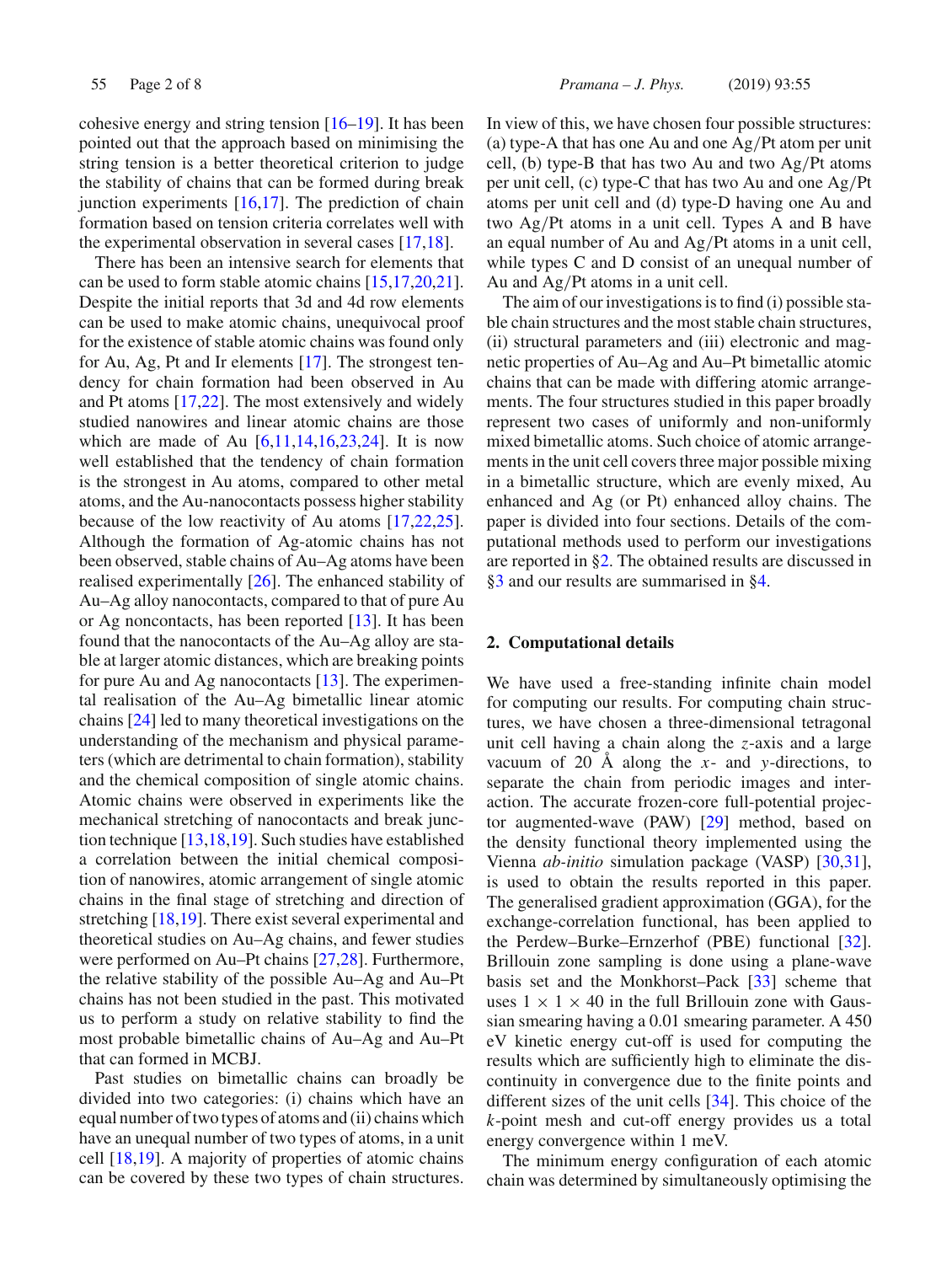unit cell size and ionic positions of atoms in the unit cell. The size of the unit cell was optimised by locating the minimum in the calculated cohesive energy per atom, as a function of  $d_z$ , where  $d_z$  is the projection of the interatomic distance along the chain axis. The cell size is determined in terms of  $\bar{d}$ . For two atom unit cells, the size of the unit cell is  $2 \times d_z$ , while for three and four atoms, the size of the unit cell is  $3 \times d_z$  and  $4 \times d_z$ , respectively. For each value of  $d_z$ , total energy was calculated for a range of *x*- and *y*-coordinates of each atom and a local minimum of total energy is determined. The global minimum is the minimum of the set of local minimums corresponding to a range of  $d_z$ . After finding the optimum value of the  $d_z$  parameter, and ionic coordinates in the *x*- and *y*-directions, ionic relaxation was performed using the conjugate gradient minimisation scheme, until the minimum force acting on each atom was reduced to less than  $1 \text{ meV/A}$ . Such minimisation ensures vibrationally stable structures.

## **3. Results and discussion**

In this section, we discuss our results for four possible structures of Au–Ag and Au–Pt chains.

### 3.1 *Structure and stability*

The theoretical investigations performed in the past on atomic structures suggest that the criteria based on the string tension of a chain, instead of its total energy, are better in judging the stability and the corresponding geometrics of a structure. Tension being the first-order derivative of energy, the stable structure that corresponds to the minimum total energy can be realised where tension approaches zero from the infinitesimal initial negative value. Such criteria of tension to derive stable structures are very well reflected in the experimental observation of pristine Au, Ag and Pt atomic chains, as well as bimetallic atomic chains of Au–Ag [17,18]. Tension can be defined by  $T = dE/dd_z$ , while cohesive energy *E*coh of every structure can be computed using

$$
E_{\rm coh} = \frac{1}{a+b} \left( E_{\rm tot} - a E_{\rm atom}^{\rm Au} - b E_{\rm atom}^{\rm Pt \ or \ Ag} \right),\tag{1}
$$

where  $E_{atom}$  is the energy of the Au, Ag and Pt atoms in free states, integers *a* and *b* are the number of atoms of Au and Ag (Pt) and  $E_{total}$  is the total energy of the bimetallic atomic chain. Our computed  $T$  and  $E_{coh}$  for types A, B, C and D atomic chains of Au–Ag and Au–Pt are displayed in figure 1 as the functions of  $d_z$ .

As can be seen from figure 1, all the atomic chain structures of Au–Ag and Au–Pt exhibit a minimum in *E*coh at the points where tension changes its sign. Our computed  $d_z$ , from minimum energy structures, for types A, B, C and D chains of Au–Ag is equal to 2.31, 2.29, 2.49 and 2.50 Å, respectively. For the Au–Pt atomic chains, the minima energy structures of types A, B, C and D are observed when  $d_z = 2.25, 2.23, 2.40$  and 2.28 Å, respectively. The minimum energy structures deduced by string tension criteria are further relaxed using conjugate gradient algorithm. It is to be noticed that while relaxing the atomic configurations in a chain, atoms were allowed to move in the *x*- and *y*-directions until the minimum energy state was achieved. This resulted in a zig-zag geometry chain with optimum bond angles and bond lengths, which are displayed in figure 2.

The work reported earlier on atomic chains suggests that the zig-zag arrangement of infinite chains have a clear parallel in actual MCBJEs and the existence of a zig-zag minimum is a necessary condition for its appearance in finite-sized atomic chains in MCBJEs [17]. We have computed structural parameters, electronic band structure and dielectric function for four optimised bimetallic atomic chains of Au–Ag and Au–Pt, using the infinite chain model. On comparing the chain structures of types A and B, we find that the bond angles and bond lengths between the Au and Ag(Pt) atoms in type-A are different from that in type-B. This difference in bond angles and bond lengths can give rise to different kinds of electronic and magnetic properties of type-A compared to that of type-B.

Our computed cohesive energies for all relaxed structures of Au–Ag or Au–Pt are reported in table 1.

As can be seen from the table, the A-type Au–Ag and D-type Au–Pt chains have the lowest cohesive energy. It can therefore be inferred that the A-type Au–Ag and the D-type Au–Pt bimetallic chains are most likely to be formed during break junction experiments. The relative stability of different bimetallic atomic chains of Au–Ag has been studied earlier on the basis of enthalpy criteria and it has been found that (i) the increase in Ag concentration weakens the relative stability of the alloy chain and (ii) the average bond length of the alloy chains increases on enhancing Ag contents [18,19]. This has been attributed to the relativistic contraction of 6s orbital of Au atoms which makes the Au–Au and Au–Ag bond lengths smaller than the Ag–Ag bond lengths. In our studies too, the D-type of chains with higher Ag contents show the lowest cohesive energy and higher interatomic bond length. In another study based on thermodynamical considerations using the grand canonical framework, it has been concluded that the atomic chains with an alternating arrangement of Au and Ag atoms are the most stable among other compositions on stretching the Au–Ag nanowire [19]. Our results, which are based on the criteria of cohesive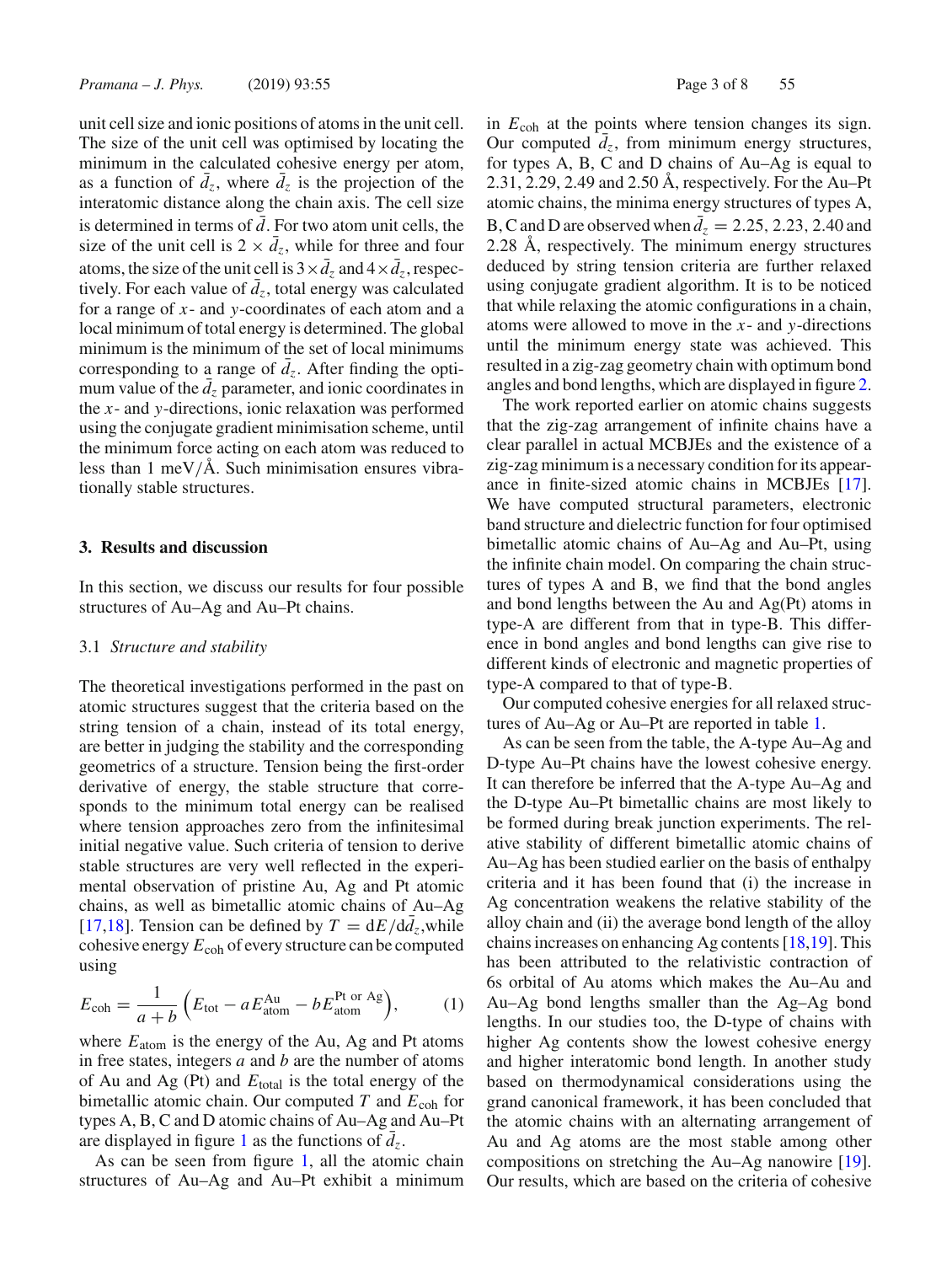

**Figure 1.** Variation of cohesive energy per atom  $E_{coh}$  and tension with average *z*-projected interatomic distance  $d_z$  for four types of Au–Ag and Au–Pt chain structures.



**Figure 2.** Four types of optimised chain structures of Au–Ag and Au–Pt exhibiting bond lengths and bond angles. Yellow and grey (green) spheres present the Au and Ag (Pt) atoms, respectively. Dotted lines show unit cells considered for the calculation.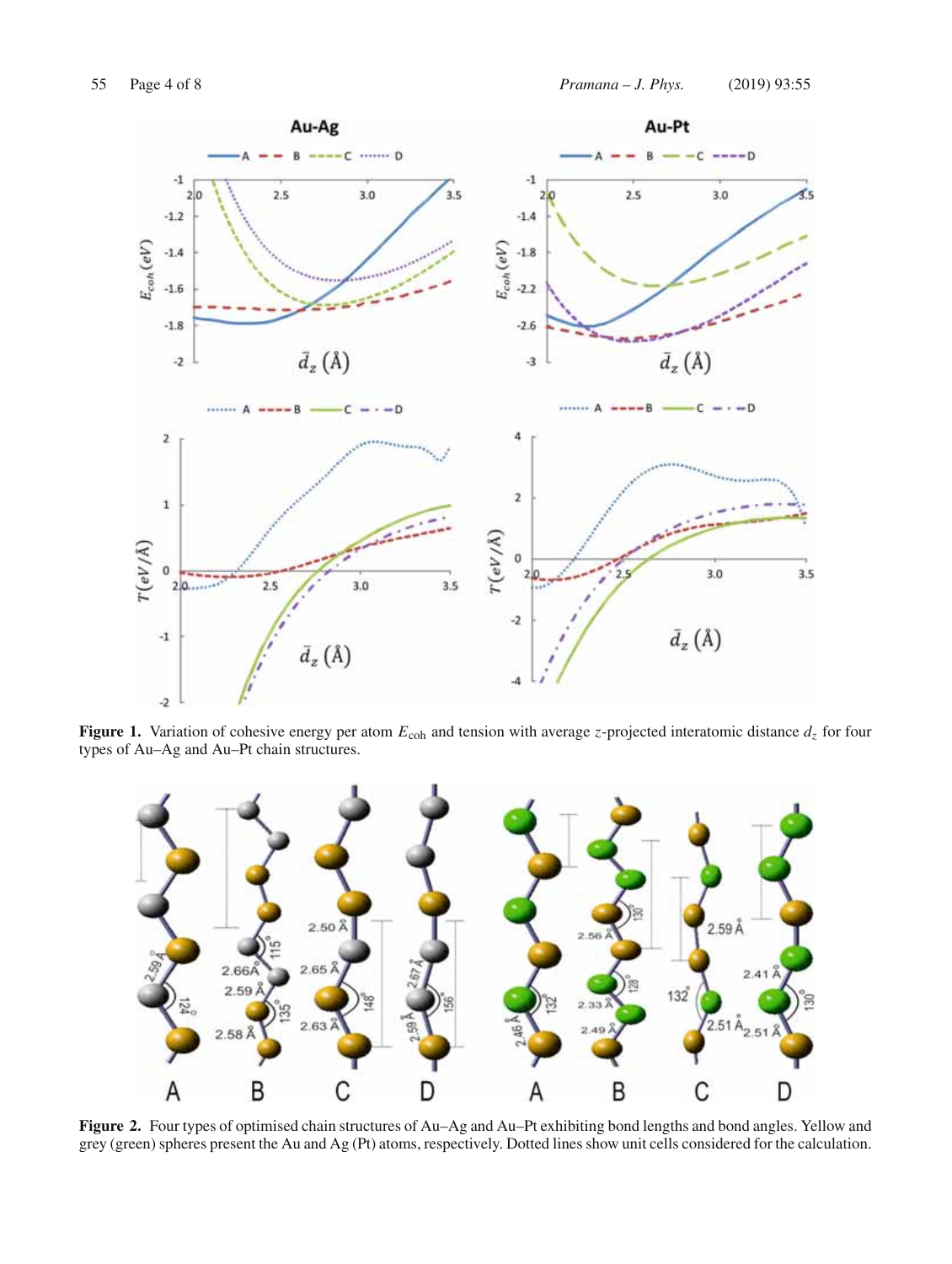**Table 1.** Cohesive energy and magnetic moment calculated for Au–Ag and Au–Pt atomic chains.

| Composition<br>type | $E_{\rm coh}$<br>(eV/atom) | Magnetic<br>moment $(\mu B)$ |
|---------------------|----------------------------|------------------------------|
| Au $-AgA$           | $-1.71$                    |                              |
| $Au-AgB$            | $-1.66$                    |                              |
| $Au-AgC$            | $-1.70$                    |                              |
| $Au-AgD$            | $-1.46$                    |                              |
| $Au-PtA$            | $-2.56$                    | 0.61                         |
| $Au-PtB$            | $-2.66$                    | 0.76                         |
| $Au-PtC$            | $-2.29$                    | 0.07                         |
| $Au-PtD$            | $-2.82$                    | 1.15                         |

energy and tension, also suggest that the A-type Au– Ag atomic chain, which has an alternating Ag and Au arrangement, is the most stable among other possible compositions. The trends of atomic chain formation for the Au–Pt atomic chains are completely different from those for Au–Ag. The most stable composition is the D-type that has more number of Pt atoms.

Calculations that include spin–orbit coupling show that all Au–Ag bimetallic atomic chains are nonmagnetic, and the Au–Pt bimetallic atomic chains are magnetic if the number of Pt atoms is more than or equal to the number of Au atoms in a chain. The difference of total energies of non-magnetic ( $E<sub>NM</sub>$ ) and ferromagnetic ( $E_{FM}$ ) states,  $E_{NM}$ − $E_{FM}$ , for the Au–Pt chains of types A, B, C and D are found to be: 0.75, 1.43, 1.20 and 1.11 eV, respectively, suggesting that the ground states of all Au–Pt atomic chains are magnetic. As seen from table 1, the Au–Pt chain that has more Au atoms than Pt atoms gives rise to a negligibly small magnetism of  $0.07 \mu B$ . Au atomic chains are found to be nonmagnetic, while Pt chains with partially filled d-orbitals are magnetic. The chain of Ag atoms is non-magnetic [15]. Therefore, the Au–Pt chains exhibit magnetism, while the Au–Ag chains do not. It can therefore be said that the moment observed in the Au–Pt chains arises due to the hybridisation of the Au–Pt atomic orbital. As the magnetic moment along directions perpendicular to the *z*-axis is very small for all four structures, the major spin axis is the *z*-axis only. We therefore reported the magnetic moment only along the *z*-axis in table 1. Ultrathin Au–Pt nanowires have been found to be magnetic and the charge transfer mechanism is suggested as a source of observed ferromagnetism in the alloy nanowire of Au–Pt [27]. It has been reported that ferromagnetic moments stabilise the  $Au_{48}Pt_{52}$  nanowires [27]. A similar trend is observed in our study too, where the D-type Au–Pt atomic chains shows the highest magnetic moment per atom and cohesive energy. This suggests that a relatively higher number of Pt atoms in a chain enhances the stability and the magnetic moment.

#### 3.2 *Electronic and optical properties*

Both figure 1 and table 1 suggest that among the four chain structures of Au–Ag and Au–Pt, which are reported above, type-A Au–Ag and type-D Au–Pt chains are the most stable structures, as per cohesive energy and tension criteria for stable structures. We therefore can infer that type-A Au–Ag and type-D Au–Pt chains are most likely to be formed in a break junction experiment. In view of this, we computed the electronic band structure and the density of states for type-A Au–Ag and type-D Au–Pt atomic chains. Our results, with Fermi energy set to 0, are displayed in figure 3.

As seen from figure 3, type-A Au–Ag chain exhibits a band gap of 0.9 eV, and hence it can be termed as a semiconducting chain. In the case of type-D Au– Pt atomic chain, two bands are crossing the Fermi level and hence it can be considered as a metallic chain. The number of bands that crosses the Fermi level determines the ballistic quantum conductance of a wire, *nG*0, where *n* is the number of bands that crosses the Fermi level. The ballistic conductance of  $2G_0$  for pristine Au and Ag and  $3G_0$  for Pt atomic chains with zig-zag geometry has been reported in [11]. Unlike the pristine Au and Ag zig-zag chains (which exhibit metallic behaviour) [11,15,22], bimetallic Au–Ag chains show semiconducting behaviour. The existence of a gap in our computed electronic structure Au–Ag type-A atomic chain indicates that the electronic properties change from metallic to semiconducting on alloying Au and Ag atoms in a chain. Type-A Au–Ag chain is an evenly alloyed chain that has an equal number of Au and Ag atoms in a supercell, while type-D Au–Pt chain is an unevenly alloyed chain with one Au and two Pt atoms per unit cell. Atomic arrangement in a unit cell makes type-A very different from types B, C and D. Ground-state band structure effects of type-A Au–Ag chain can therefore be different from other types of chains. Hence, type-A exhibits semiconducting behaviour, while types B, C and D Au–Ag chains display metallic behaviour. It has been suggested that the semiconducting nature of the bimetallic chain of Au–Ag may be due to the ground-state band structure effects [35].

As seen from figure 3, two bands cross the Fermi energy level for a type-D Au–Pt chain, which gives rise to  $2G_0$  quantum conductance. One of the bands that crosses the Fermi level, in the case of the type-D Au–Pt chain, is more dispersive. This can be attributed to the hybridised S and  $d_z^2$  orbitals of Au and Pt atoms. The presence of a larger dispersive band in the type-D Au–Pt chain is an indication of a stronger  $\sigma$ -bond that provides a greater stability to the Au–Pt chain structures.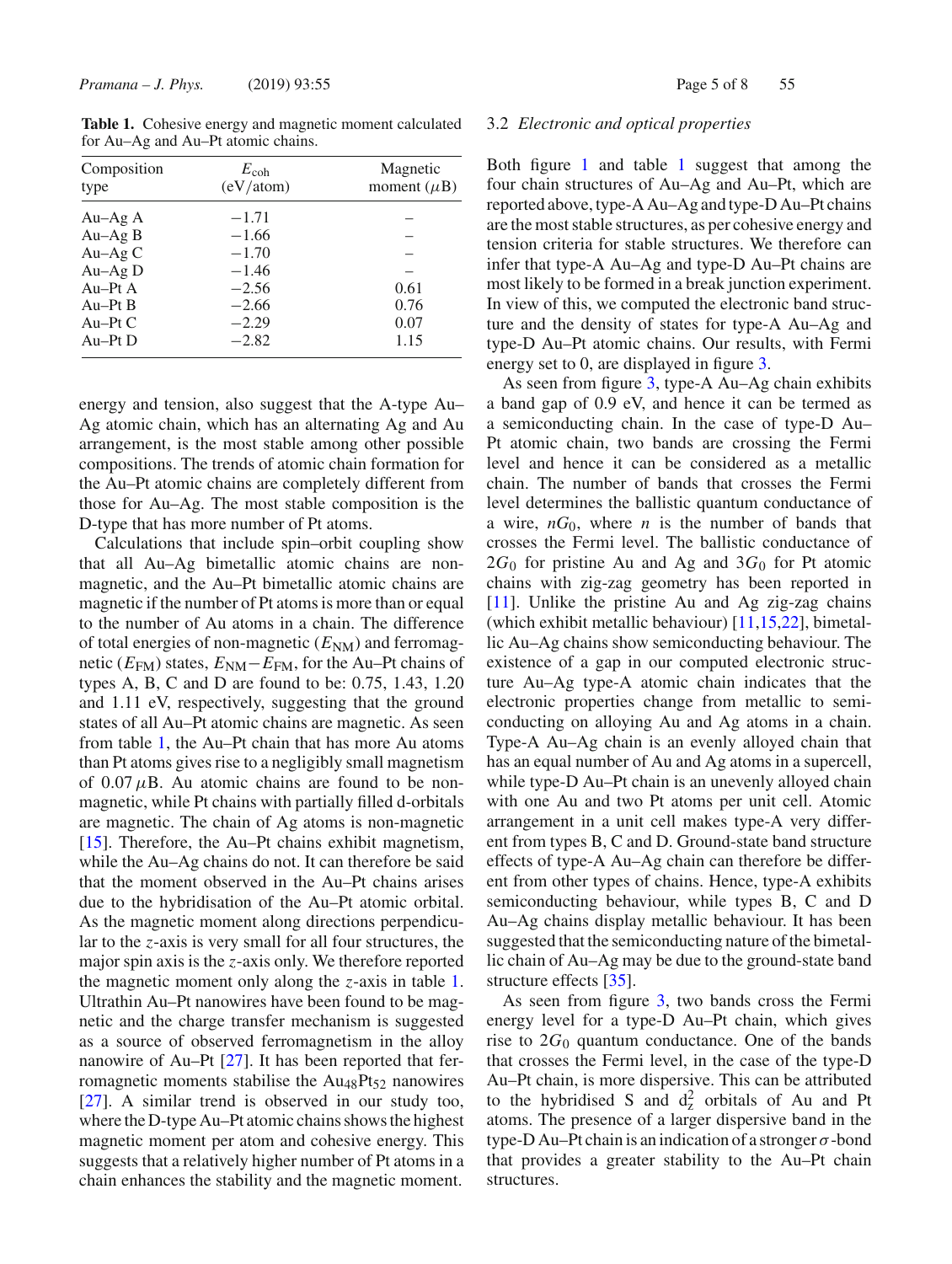

**Figure 3.** Electronic band structure and density of states for the type-A Au–Ag and the type-D Au–Pt atomic chains depicted in figure 2.



**Figure 4.** Real and imaginary parts of the dielectric function, reflectivity and electron energy loss spectrum for the type-A Au–Ag and the type-D Au–Pt atomic chains.

Optical parameters like reflectivity, absorption spectra and electron energy loss spectra can be obtained from the real  $(\varepsilon_1)$  and imaginary  $(\varepsilon_2)$  parts of the dielectric function. We computed  $\varepsilon_1$  and  $\varepsilon_2$ , reflectivity and electron energy loss spectra, as a function of

photon energy for the type-A Au–Ag and the type-D Au–Pt chains, which are the most stable chain structures as per our findings. Our computed results as a function of photon energy are plotted in figure 4.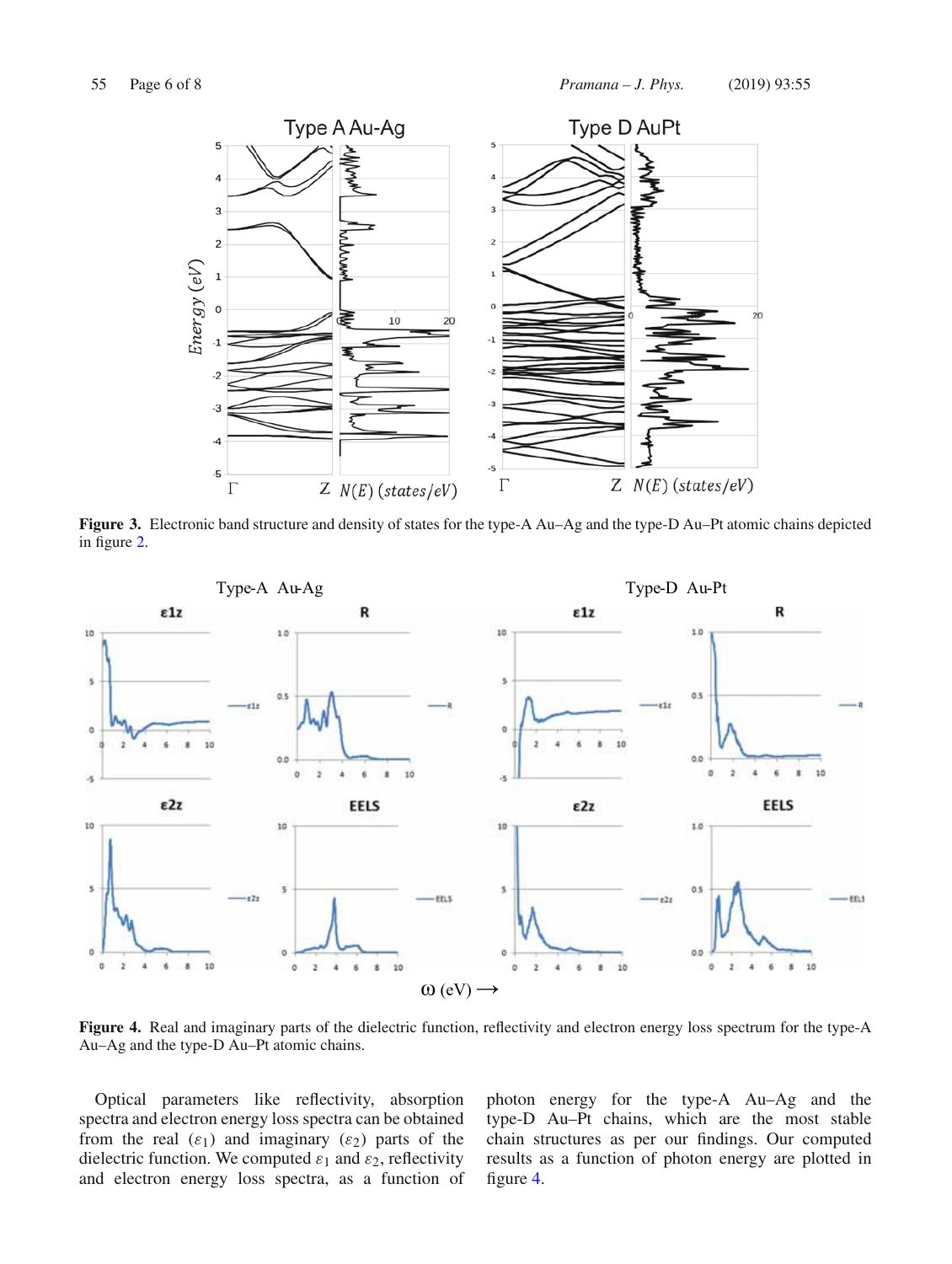For computing optical parameters, we incorporated both intraband and interband contributions for the type-D Au–Pt chain, while intraband contributions (Drude term) are not included for type-A Au–Ag chain. The peak in  $\varepsilon_2$  for a semiconducting chain of Au–Ag corresponds to the transitions across a band gap of 0.9 eV. The band gap of 0.9 eV that falls within the infrared regime of the spectrum  $(0.01-1.7 \text{ eV})$  suggests that the A-type Au–Ag chain can be useful for making infrared devices. A sharp dip in the reflectance spectra and the peak in electron energy loss spectra, which correspond to collective excitations, are also seen for the type-A Au–Ag chain at around 3.9 eV. On comparing our computed optical parameters of the Au–Pt chain with that of the pristine chains of Au and Pt [22], we find that the behaviour of the optical parameters of the bimetallic Au–Pt chain is very similar to that of the zig-zag Pt chain. We further find that the electron energy loss spectra of the type-D Au–Pt chain exhibit two peaks at 0.71 and 2.25 eV, respectively. Plasma frequencies for the Au zig-zag chain have been reported at 1.11 eV, while the Pt zig-zag chain shows two peaks in EELS at 0.59 and 1.67 eV [22]. Thus, a shift towards a higher frequency is observed when the Pt-atomic chain is replaced with the bimetallic Au–Pt chain.

## **4. Conclusion**

We have studied the structural parameters and the electronic and optical properties of the free-standing bimetallic linear atomic chains made of Au–Ag and Au–Pt, which have equal and unequal number of two different types of atoms. Based on the criteria of cohesive energy and the tension parameter, all structures are found to form a zig-zag chain. Furthermore, the A-type Au–Ag chain and the D-type Au–Pt chain exhibit the lowest energy among all possible chain structures we have studied. It can therefore be inferred that the A-type Au–Ag and the D-type Au–Pt chains are the most stable chains among other possible bimetallic atomic chains and these have maximum probability of formation in the MCBJ experiments. All compositions of the Au–Pt atomic chains are found to be magnetic, where the magnetic moment mainly depends on the number of Pt atoms in a chain and not on the arrangement of atoms. The electronic band structure and density of states suggest that the A-type Au–Ag chain is semiconducting with a band gap of 0.9 eV. The type-D Au–Pt chain is found to be metallic in nature.

#### **Acknowledgement**

Ms Mudra R Dave acknowledges the financial support received from the University Grants Commission, New Delhi in the form of a UGC-BSR fellowship.

### **References**

- [1] S Link, Z L Wang and M A El-Sayed, *Phys. Chem. B* **103**, 3529 (1999)
- [2] F Sato *et al*, *Appl. Phys. A: Mater. Sci. Process*. **81**, 1527 (2005)
- [3] J M Krans, J M van Ruitenbeek, V V Fisun, I K Yanson and L J Jongh, *Nature (London)* **375**, 767 (1995)
- [4] C J Muller, J M Ruitenbeek and L J de Jongh, *Physica C* **191**, 485 (1992)
- [5] H Ohnishi, Y Kondo and K Takayanagi, *Nature (London)* **395**, 780 (1998)
- [6] V Rodrigues, T Führer and D Ugarte, *Phys. Rev. Lett*. **85**, 4124 (2000)
- [7] V Rodgrigues and D Ugarte, *Phys. Rev. B* **63**, 073405 (2001)
- [8] T Kizuka, S Umehaa and S Fujisawa, *Jpn. J. Appl. Phys*. **L71(Part 1)**, 240 (2001)
- [9] H Koizumi, Y Oshima, Y Kondo and K Takayanagi, *Ultra Microsc*. **17**, 88 (2001)
- [10] D Snchez-Portal, E Artacho, J Junquera, P Ordejn, A Garca and J M Soler, *Phys. Rev. Lett*. **83**, 3884 (1999)
- [11] S R Bahn and K W Jacobsen, *Phys. Rev. Lett*. **87**, 266101 (2001)
- [12] A Hasmy, L Rincón, R Hernández, V Mujica, M Márquez and C González, *Phys. Rev. B* **78**, 115409 (2008)
- [13] E M Smelova, A L Klavsyuk, K M Tsysar and A M Saletskii, *Moscow Univ. Phys. Bull*. **68**, 92 (2013)
- [14] E Z da Silva, F D Novaes, A J R da Silva and A Fazzio, *Phys. Rev. B* **69**, 115411 (2004)
- [15] J C Tung and G Y Guo, *Phys. Rev. B* **81**, 094422 (2010)
- [16] E Tosatti, S Prestipino, S Kostlmeier, A Dal Corso and F D Di Tolla, *Science* **12**, 291 (2001)
- [17] L F Seivane, V M Garca-Surez and J Ferrer, *Phys. Rev. B* **75**, 075415 (2007)
- [18] W Fa and J Dong, *J. Chem. Phys*. **128**, 244703 (2008)
- [19] P A da Silva Autreto, D S Galvaoand and E Artacho, *J. Phys.: Condens. Matter* **26**, 435304 (2014)
- [20] C Ataca, S Cahangirov, E Durgun, Y R Jang and S Ciraci, *Phys. Rev. B* **77**, 214413 (2008)
- [21] A Delin and E Tosatti, *J. Phys.: Condens. Matter* **16**, 8061 (2004)
- [22] A Kumar, A Kumar and P K Ahluwalia, *Physica E* **46**, 259 (2012)
- [23] A I Yanson, G Rubio-Bollinger, H E van den Brom, N Agraït and J M van Ruitenbeek, *Nature (London)* **395**, 783 (1998)
- [24] P Z Coura, S B Legoas, A S Moreira, F Sato, V Rodrigues, S O Dantas, D Ugarte and D S Galva, *Nano Lett*. **4**(**7**), 1187 (2004)